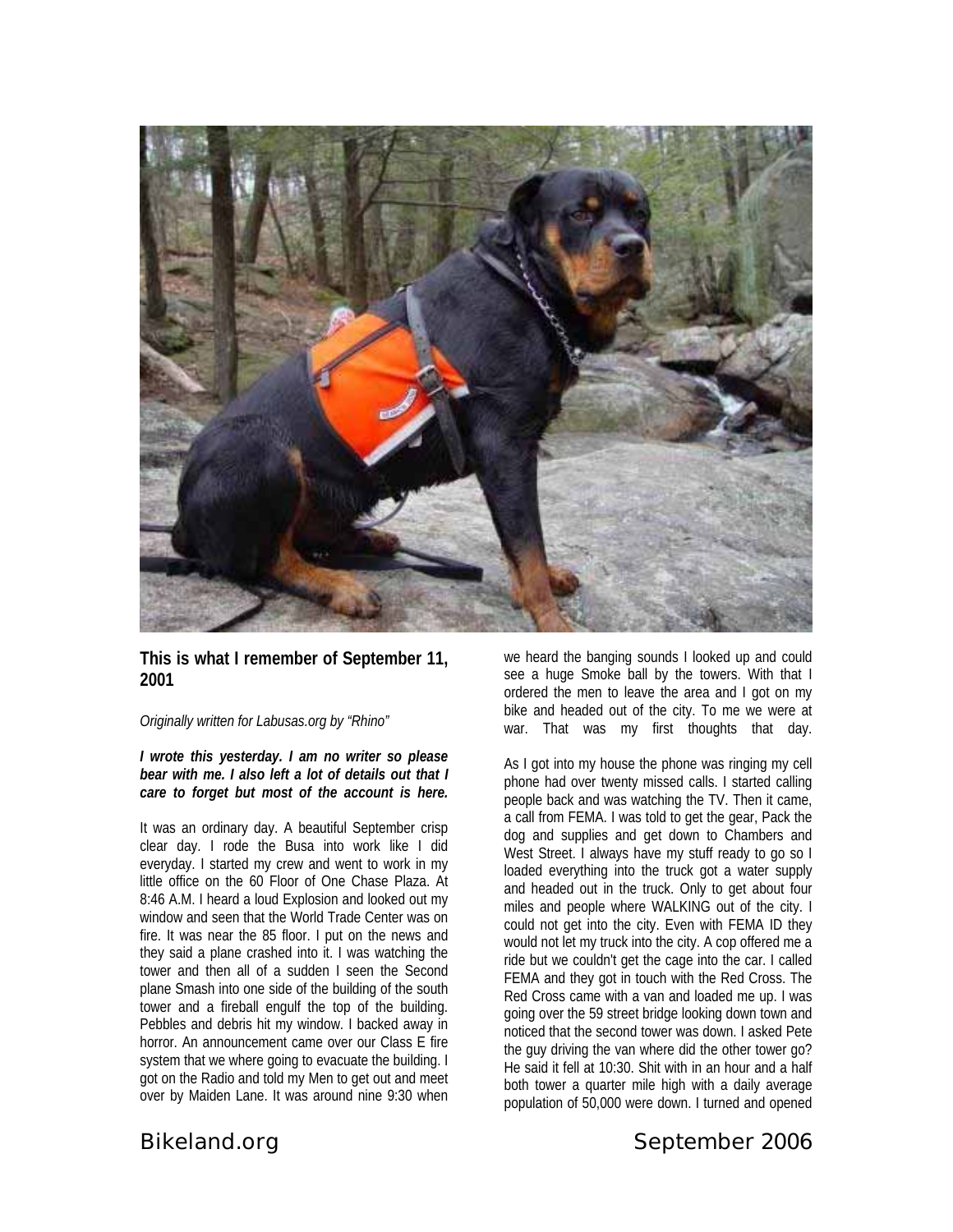Diavlo's cage. He came out and sat next to me and just stared at me. He could feel my sadness and tension. I told him he was going to be busy but I never knew what we were really in for... As we drove pass the mass exodus of people. I was thinking about my training and what I was going to be doing down there. I knew Diavlo could do the work. He was just certified for SAR just a few weeks before this and he did really well in his field trials. But this was Urban SAR work much different than what we trained for. What I didn't

know was just how different it was going to be. This was going to be a day that was going to put man and dog to the brink of what I knew as reality.

We traveled across town where we picked up a few cops that needed a ride. The amount of people just trying to get out of the city was astounding. I got down to Chambers Street and got suited up. The first thing I remember was the Smell. It was not of this Earth. It was very foreign. The smell was like brunt marshmallows from a campfire along with



human flesh. I took Diavlo and walked over to Greenwich Street. I could see 7 world trade center was on fire. I checked into what was our temporary command post. At four thirty a fireman came over and asked me is that an SAR dog? I said yes he said come on I need to find my crew. I was given a pack that contained an Emergency beacon some basic first aid supplies and headed out. He was asking where I got the containment suit from. Told him Government issue. I was not prepared to see what I seen next.

As we rode down west Street I seen the towers or

should I say skeleton. The once mighty towers and surrounding building where a pile of debris. I looked at Diavlo who kept squinting from the smoke and dust. As we walked I noticed the people around us being treated. Their blood dried from the dirt. Their faces where covered in this grey past. You could not tell a black man from a white. Men where walking around with tears. I mean real men not no freaking girly guys. Then Diavlo alerted. God tell me that this is not a person. It was one of the Jumpers. The Fireman

> whose name I still don't know said that there are a lot of them and for me to watch my step. He dragged me away and snapped me out of my already growing Shock. I wanted to leave. This was not what I trained for who could I find? Could any one really survived all this. He took me by the South tower. He said his buddies where in this area. I started doing a search of the area but the smoke the heat and the debris was

way more than I had expected. I felt Diavlo was in Danger. He kept hitting on parts one of my team guys came over with bandages and duct tape we wrapped both dogs' feet up and continued the search. My facemask kept fogging up. I heard a bunch of men yell over here over here. Turned out they found some firemen still alive. Good find I thought there has to be more. The out skirts where littered with what was later determined to be body parts. When Diavlo hit on things I thought the Smoke was getting in his way to do the job. What I didn't realize was that there where that many people that jumped before the building fell.

# *Bikeland.org* September 2006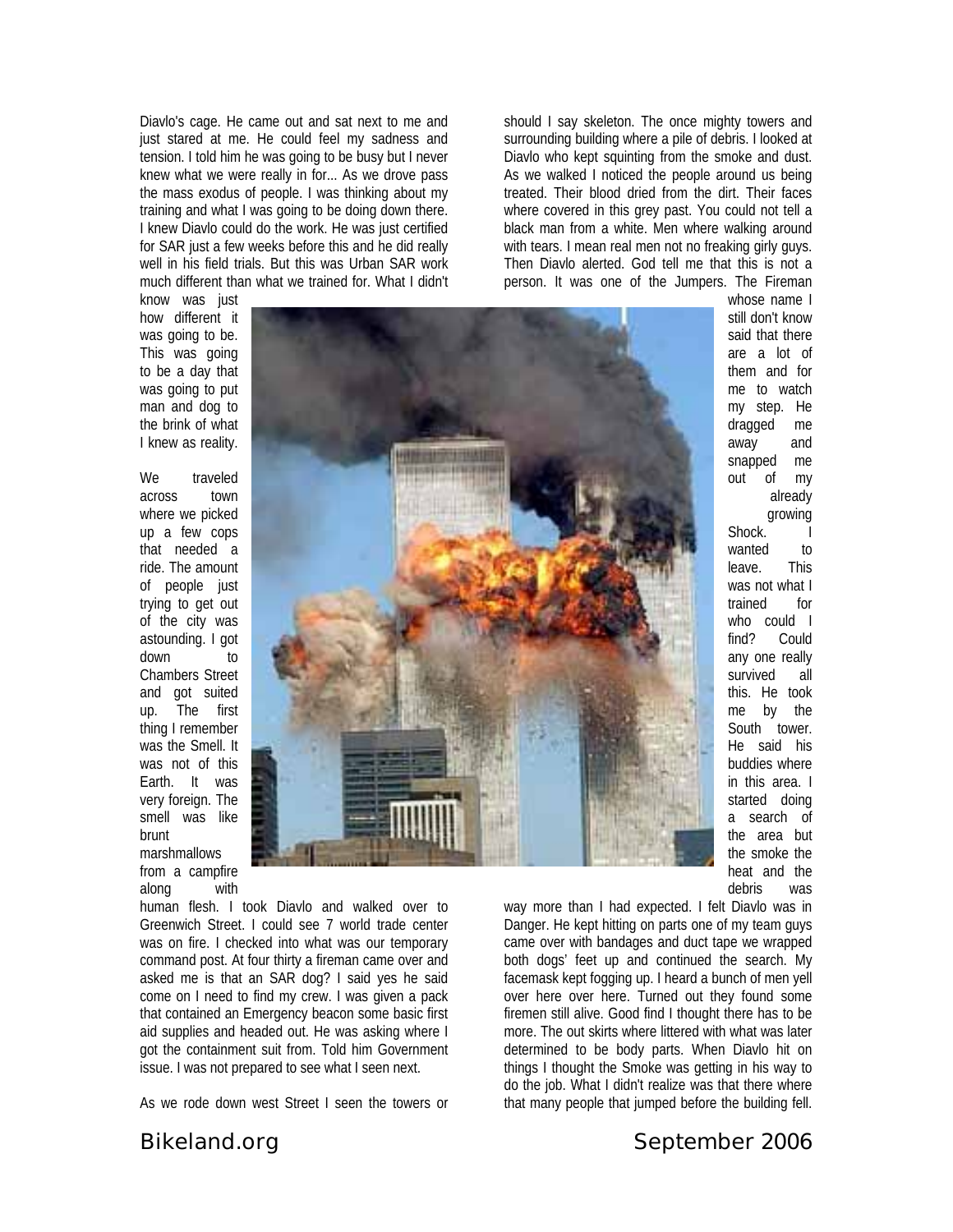God what a choice to have made I thought. Burn or jump. No one deserves to go like that. My first search lasted about three hours before I started to think about Diavlo. I called my Vet and told him what was down there. Dr. Wen Immediately got in touch with supply houses and got everything you could possibly think of. Dog boots, mashers balm Anti biotic, Sutures, Saline solution, food water, it was all on the way. And he was 80 miles way. He came with an hour. I was so glad to see him. Diavlo was covered in dust. He told me to take him and hold his head he washed his nose out and said for me to come to him every half hour. He got in touch with the Suffolk county ASPCA. They had a mobile unit that they already had on the way. I thank you Dr Wen you are one of the first I thank for helping me deal with things down there.

As I started my second search I came across a burnt body. Head to toe. It looked like a statue. Then a full body with nothing totally intact. Not more than four feet from each other. That was the last full body I would find that night. It was getting dark already and I was boiling hot and filthy. Diavlo was now a Gray dog. I helped as they dug another body out. And then every now and then I could see a huge gap and maybe a twenty to thirty foot drop. They had lights set up and generators. But it was getting dangerous for me and Diavlo. I decided to pull him for the night it was ten thirty we did six hours of recovery that night. I wanted to go home but something inside me made me stay. I went to my building and used one of the Executives showers to wash Diavlo. Then I took a much needed shower. When I was drying Diavlo I noticed he had cuts on all for of his feet and had a burn blister on his neck. He never yelped or made a flinch. Man was I proud of that dog. I sat in the cafeteria but I could not stay I had to go back. I was pulled at two AM and told to get some sleep there will be plenty to do in the morning. I went back to the building and fed Diavlo. As I walked back to the building A few firemen and policemen stopped me and we chatted about Diavlo. He loved the attention giving licks to every one. One he really liked John Murphy. Who later just by chance became our fireman partner. One thing I thought about is when I lay in the building that night was how the people that where trapped felt. Some stuck in side the building above the fires and collapses from the initial hit. How some died a fiery death. How some died slowly with great pain from their injuries. Those poor souls that choose to jump. The people that knew they where going to die and the ones that heard the building coming down on them floor by floor finally smashing them into oblivion. I thought about the bodies, the faces the people being held out of the site that wanted to find their love ones. I didn't sleep much that night.

**September 12,2001** 

#### **Day two 5:00 A.M.**

I woke up thinking it was all a dream. But wait this is not my bed. I am in my office. I looked out and see the lights, smoke and wreckage of what once was the World Trade Center. It is September 12. I look at Diavlo and asked him what has the world come to? What evil people must have in them? Diavlo being a dog can't understand why Humans act the way they do and right now neither do I. I get all geared up and start to head out. As I made my way out some Building Engineers asked if I needed any thing. I said no as I looked from the roof of our building 65 stories up from what is now known as Ground Zero. I go down to street level and see so many people just trying to get into the site to do whatever they can. People from all over our country have started to gather. I had to go get a Mayors pass to get into the site. Even with my ID they wanted passes given out. I checked into what now is a mobile trailer and what would become Home base for me. As I walked up Broadway People where coming up to me and asking if I saw their loved ones. They were holding up pictures of missing people. They would come up and pet Diavlo. This went on every time I left the site. A priest came and blessed me and Diavlo as I looked and gathered everything in. This time I looked at the wreckage. The fire engines that were burnt and crushed. The plane engine on Wall Street. The buildings that are now just a pile of broken Lincoln logs. There where people all over the site. There were chains of people that volunteered to take the rubble out in buckets. Construction workers from all the Union trades lined up. Equipment stood at the ready but first a path had to be cleared to the site. As that was all going on, I got teamed up with a few firemen. One of them was John Murphy. This man was great to work with when I was down John was always there with a pick me up funny line. We got to work searching. I was given a GPS so I could document when the recovered bodies were found. As everyone worked every now and then all the guys would yell quite because someone thought they herd tapping. The smoke was always around. There where fires still burning below the pile. I was given flags to put down on where the dog alerted. I could keep working and recovery crews would dig the victims/parts out. Then Diavlo alerted to a live find. I was so excited. It was around 1 PM. It was an Old lady. She was around 55 - 60 years of age she was under some metal and dirt. I saw her eye open when I yelled for John to come over. As the fire men and I dug her out I could see that the side of her head had a huge wound and I could see her check bone. Her eye was swollen shut and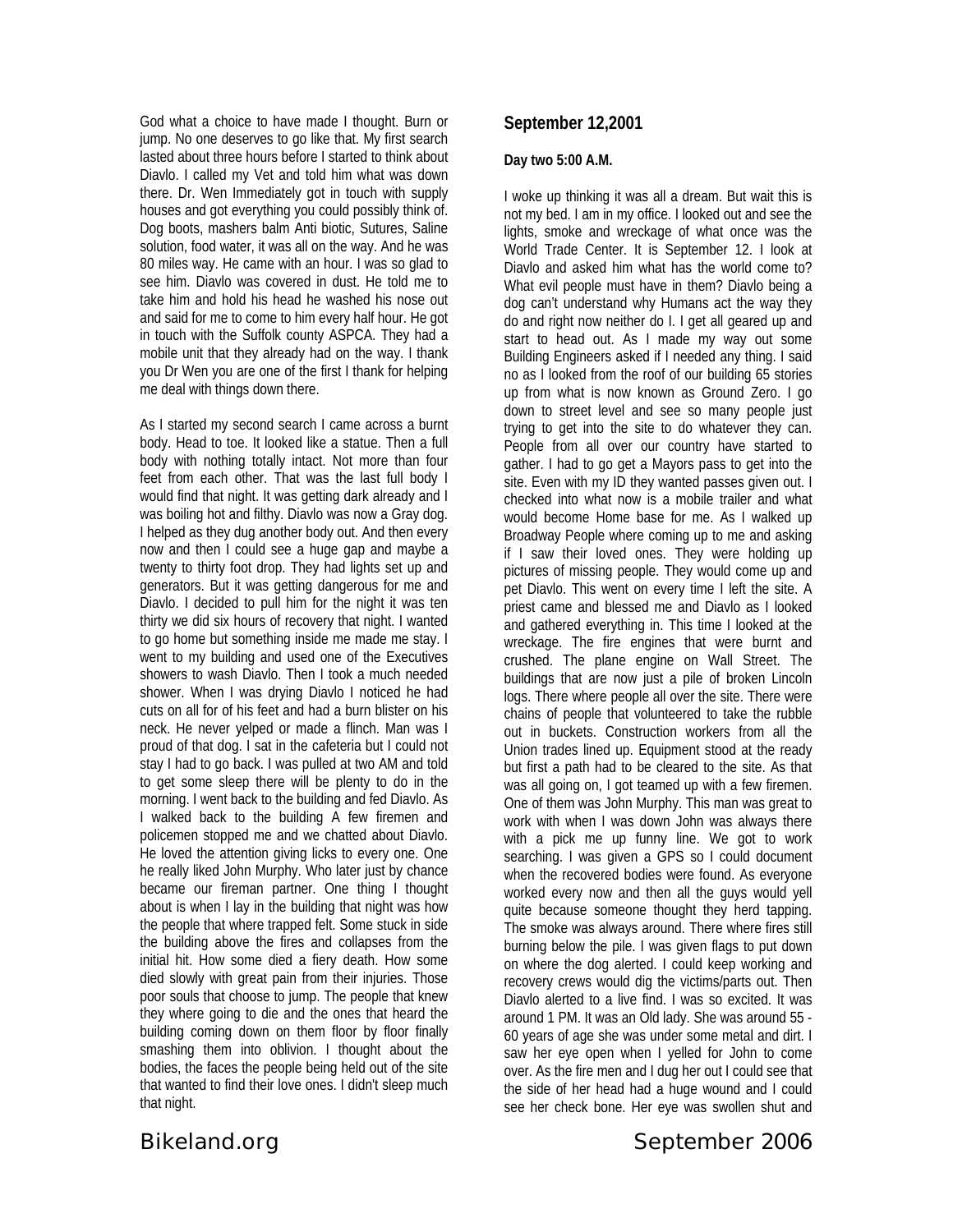the other was blood shot. She was caked in dry blood. She tried to say something but the medics where telling her to be quite. As they dug her up my eyes could not break eye contact with hers. Then she stared to bleed. First out of her ear then her nose. Finally she opened her mouth but bubbles of blood are all that came out she was staring at me when I seen her die right there as we all worked to get her out. I turned and walked off the site. I headed for the Hudson River. I sat there and was talking to Diavlo. I laid there, tears coming down my face. Just holding Diavlo tight. I was asking Diavlo why did I get involved with SAR. I never trained or thought about this end of the work. I thought about the first time I was exposed to SAR work.

It was seven years ago I was hiking some trails up state. It was almost dark when I returned to the lot where I parked my truck. I had a Rottweiler but he was just an obedience dog. There where about fifteen people there with some rangers and police that were organizing a search party for a missing kid. They asked if I knew the area? I said yes and they asked if I would like to volunteer. I said sure and then we headed out. I watched closely to the dog team that was there. It was a German Shepherd. In about three hours the dog took us right to the kid that wandered off the trail and got lost. That is the day that I said I want to do this type of work with dogs. As I lay there on the ground tears would just not stop. I was thinking about leaving and just going home. Then the phone call.

HAPO a guy that I met from LABUSAS called my cell phone. I posted on LAB the night before and when the planes hit. He read the post and wanted to know what he could do to help. I told him to come on down. He was there in Connecticut watching it all on TV. He could not sit by and do nothing. He packed his truck with all types of stuff and made his way towards the city. As I hung up with Hapo I realized who the Heros where. It was people like him that HAD to do something. I didn't want to go back there. John came over and took me to get some food. A mash tent was set up to feed us. I just looked at the food but could not eat it. As we made our way back I was amazed at the amount of people now working the site. Endless lines of brigades worked to get the dirt out of the site. Welding torches where cutting the beams away. Exhausted Firemen, cops and Union construction men worked until they where ready to pass out. I found more than one hundred body parts as I left the site that day. We recovered three full bodies and one live find that went bad. That one will stay with me forever. I met her a few times a month around three AM as I get awoken from a hard sleep. I got a ride out of the City

about 6:00 P.M. As I rode out, there were lines of people gathered on West Street. They had signs of support and where clapping as I was driving by. They where yelling Thank you and we love you. God I was so over whelmed. I took a shower and gave Diavlo a bath when I got home. Dr. Wen came over and he slept the rest of the night at my house. Diavlo was exhausted and every now and then would SNORE loudly. Hapo called me about nine thirty. He said he is at the Jacob Javits center. I drove into the city with my ID they know let me drive into the City. Hapo and I talked for a few hours. I showed him Diavlo we talked dogs and it was good to have him there. He helped me with the passing of the old woman. He told me that it was good she died around people. She could have died all by herself under all that debris. Instead she fought to stay alive so she could have comfort in passing with people around her. We then called Ducmanic. In California. I gave him a brief report about what was going on. THEN Hapo said he was going to hang and get ID from the Javits Center so he can go into the site first thing in the morning. I said good-bye to him and drove home and drove home. IT WAS BECAUSE OF HIM I RETURNED. HAPO THANK YOU. I WILL REMEMBER THAT THE REST OF MY LIFE. Some of my neighbors where holding candles outside my house. One came over with a bottle of Crystal. He opened the bottle and made a toast to me and Diavlo. Two of the girls had tears in their eyes as I told them about things I seen. Then we all hugged and I went inside to try to get some sleep for day three

I **will not post about day three. The rest I will keep inside.** 

## *Day Three*

Thinking of Diavlo last night and looking over some things I kept for Ground Zero I found some notes I jotted down so I would not forget the facts of the first few days. For those that saved the account of my first two days down there add this to the account.

Another sleepless night. Can't seem to clear my throat. The smell is encased in my cloths even though I was wearing a containment suit. The bottom of my boots are melted so I will take another pair today. They have us working twelve-hour shifts. I think that is nuts being the dog can't do more than twenty minuets at time in these conditions. I load my stuff and have to stop by the dispensary to pick up some more supplies. As I drive down the FDR I am numb. Seeing the smoke still lingering in the distance brings a feeling of disgust for humans that will do this to other humans. What is wrong with people I think to myself? As I go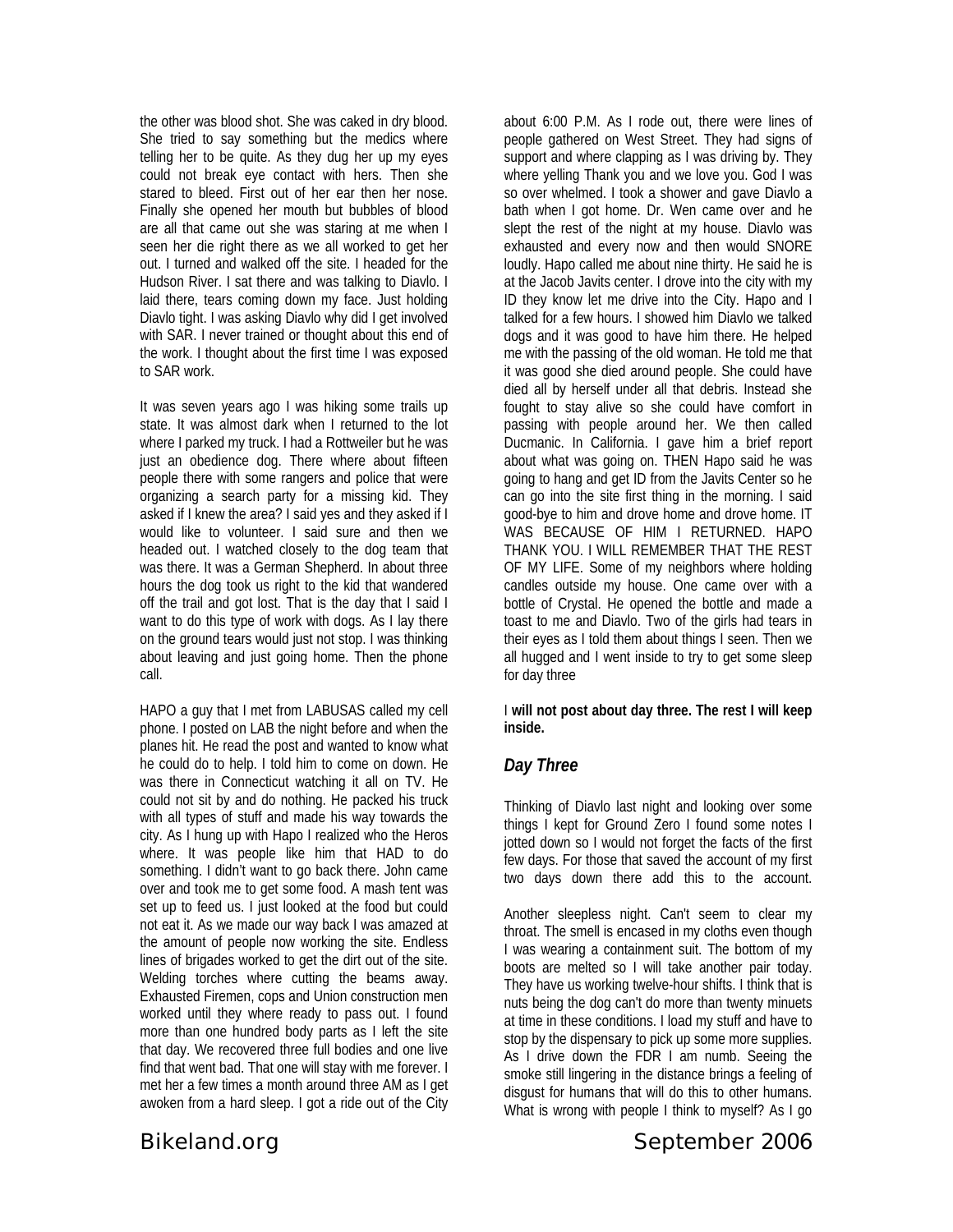through check point one and show my ID they tell me my ID needs to be changed to a new Mayor's pass. My Federal ID supersedes any city ID I tell them. The cop calls his sergeant who calls over a lieutenant who realizes that I am SAR first federal responder and sends me though without another word. Cops are doing their job but they have no clue who should be let in and who should be kept out. Stopping by the Dispensary I am amazed at the supplies available to us. There was everything you could imagine. From boots to inflatable rafts. It makes me proud to be an American and see how this country can pull together in a time of need. All these supplies are donated and with in 48 hours are on site and are being dispensed to those that need it. I pick up everything I need and then head over to FHQ for my assignment. We have to park on the East side of town and walk across town through the now returning workers. People trying to

Diavlo loves the attention. He'll take the petting to who ever wants to give it.

Coming out of the park we meet a Jesus freak. She is blessing me and the dog. She was from some where out west and came to offer prayers and guidance for people that seek that type of stuff from God. There is a huge billboard of letters and signs listing the names of the missing. I stop for a second to reflect. The mother that I meet yesterday is back. She asked Diavlo if he had seen her son. I directed her to a field information person that would answer any question in regards to finds. We are not allowed to talk too much about finds to victim's families. People are patting me on the back as I walk up Broadway. I am taken back by all the attention. There are no heroes just Americans pulling together. Just the way I see it I guess. I escort a bunch of transit workers into the

get a look at the site is becoming annoying to me. They stand their taking pictures like it is a new tourist attraction. As others hold signs looking for their loved ones. The smell of hell still lingers here very strongly. I am assigned to a red zone. Which is tower two. There are many people here now. Much contamination of

the site. Welders are cutting big steel guarders



street train station. They want to search a train in the tunnel. I am with four other police search units. One has an asshole dog. He is a dual purpose. (SHIT IN MY OPINION.) We head into the tunnel and notice one

Rector

and there is three cranes working the site. As Diavlo hits on our field finds they are inputting them into the GPS. We are stopped by three blows of the horn. That signal means someone hears something and they need silence so they can hear where it is coming from. Around noon we found three seats from the plane. No people but plenty of scent. By 2:00 I am spent. Diavlo has had three nose cleanings and one bath. His paw his scuffed and his sixth pair of dog boots are toast. I check off the pile and take him to Battery Park for some rest. Federal agencies are all over today. People come up to me on Broadway and want to take pictures with me and the dog. In uniform I have to be polite. But inside I wanted to tell people to fuck off.

of the steel guarders came right through the street and into the tunnel. That was amazing. The tunnel was filled with water. The transit workers started to go into it when they realized it was a slopping hill. The water got waist high before they decided to pump the area out so they could get down to the cars. This caused a major concern that the bathtub was cracked and leaking. The bathtub is what holds the Hudson River back from flooding into the lower floors of Ground Zero. The dogs got reassigned back to the red zone. The reality hits me as I make it back onto the pile. This is now a recovery. But some people especially the firemen believe that people can be still trapped in pockets below.

I am asked if I would take the dog with a unit in a litter

# *Bikeland.org* September 2006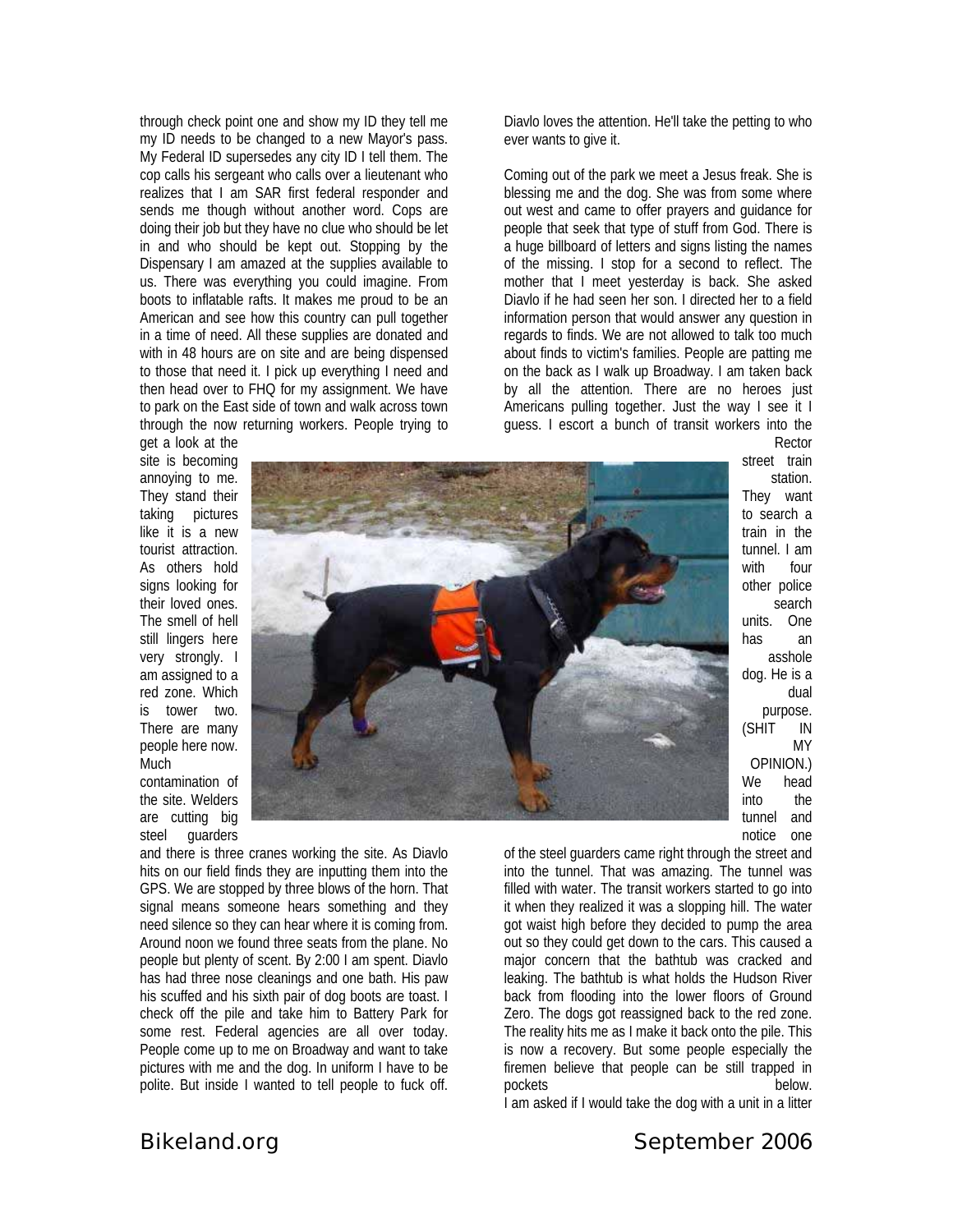basket into a few voids. I said sure. We repel down two levels. First thing I notice is how hot it is. Then they lower the basket with Diavlo in it. He makes it down fine. We start searching but the heat is unbearable. I want to take my gear off to try and cool off. After another ten minuets and no finds I ask for an EVAC out of there. The dog is just two hot. I get him to a fire crew that was spraying water down the shaft. And let them spray him down. Went to check with the Vets and they pulled him for the rest of the night. All in all 137 finds today. Out of that six were jumpers. Jumpers are the hardest finds. The parts implode on impact and because of the dust that covers them look like mannequins. The rest were parts or unidentifiable pieces. As I sat next to another SAR dog handler that refused to send her dog into the voids.

She said I was reckless sending my dog into those areas. I told her maybe she should go back to searching woods for lost scent articles. This is real and we don't get to choose where someone may be. Walked off in disgust. Went by Battery Park. Noticed a sign that said no dogs. Ripped the sign down let Diavlo bite it and rip it into splinters then threw it in the Hudson River. Exhausted. Drank enough Poland spring to float a ship. But I sweating it our just as fast. Sunset falls over the city as the lights from the construction unit's light the eerie sight. A glow of blood red shines through the lights as the sun finally disappears. It is a bad day for most as we in SAR realize that after 72 hours humans are presumed dead. Unless they can get to water. But after feeling the heat that is highly unlikely in the depts of what I seen as hell.

### **My account September 13 2001**

Now for the hardest part of the anniversary of this tragic event. As you know I had to get rid of Diavlo. That was hard. I didn't want to go to any 9/11 functions this year for I didn't have my dog. I didn't do any of this for thanks or to become a Hero. I had a tool. A dog that can detect people. All I did was take



him to a place to do what he was trained to do. Not having him with me as I went back down there was not an option.

Diavlo's new Handler didn't think it was a good idea when I first asked him. He gave me his valid reasons. But John the Fireman got in touch with him. And asked for Diavlo to be there. But Dominick was still not convinced. So our team leader from Task Force gave an official request for Diavlo to be present on 9/11. Dominick called me and told me he was giving in. He also said it will be very hard for me when I am going to say good bye a second time to Diavlo. I told him that Diavlo will come as soon as he heard me call for him. Dominick said No way. He has this dog in total control. So we made a bet that the dog will come to me in Battery Park from over a block away. This is what happened that morning.

It was VERY bittersweet reunion. I did win the bet. But Dominick was right it was not a good idea. I have been crying since he left. I sooooo have to find another dog. SOON. He was so happy to see me that he actually peed. His little stump was going a zillion miles a second. I called HHHHEEEEAAAAAAARRRREEEE HE CAME CHARGING FROM OVERE A BLOCK AND A HALF